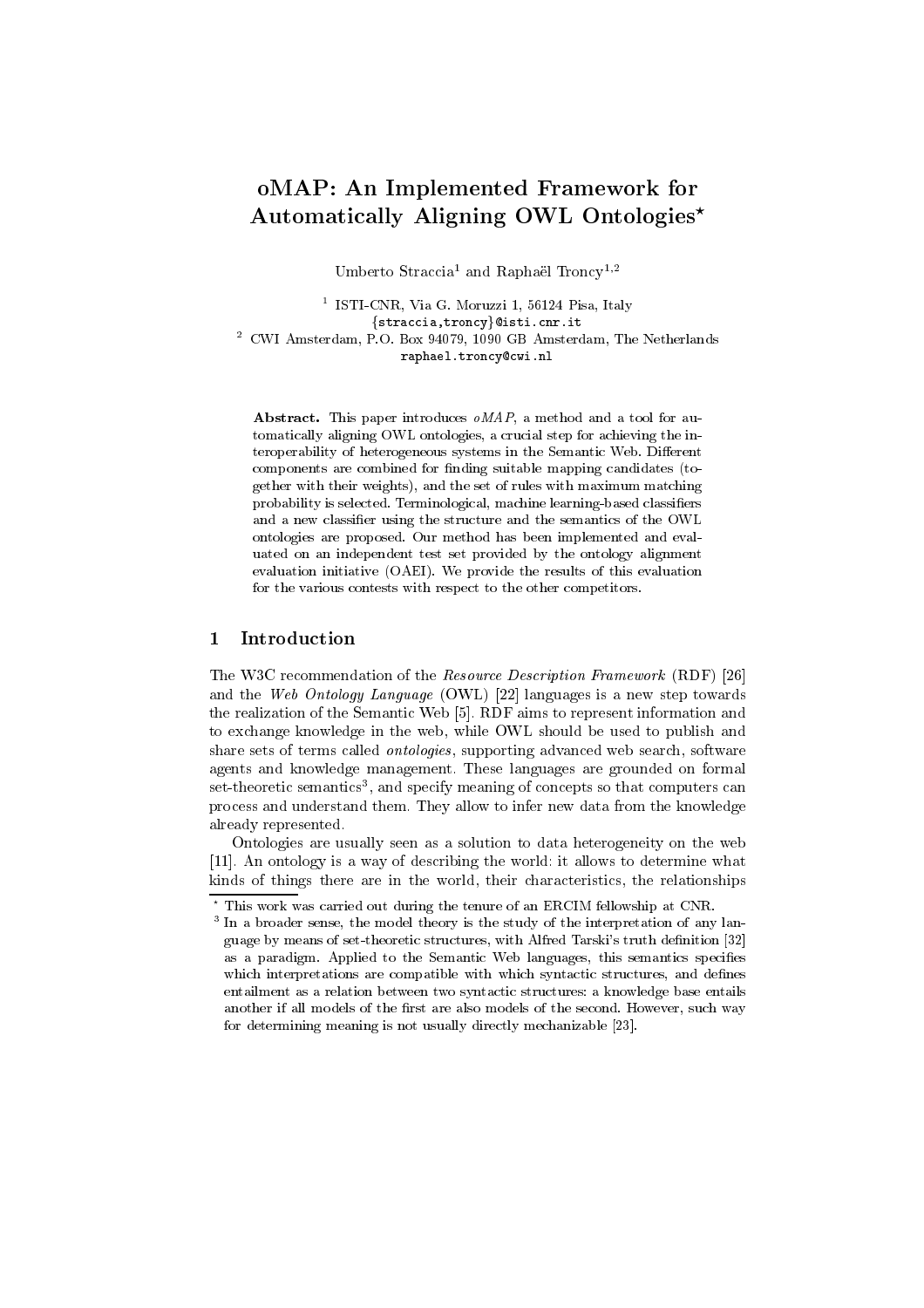between them and more complex axioms [3]. Since a lot of efforts are deployed to provide hands-on support for developers of Semantic Web applications<sup>4</sup>, with the online publishing of "best practices", it is expected now that more and more ontologies covering partially the same subjects will be available on the web. Indeed, this is already true for numerous complex domains such that the medical [13] or the multimedia domain [16]. In such a case, some entities can be given different names or simply be defined in different ways or in different languages. The semantic interoperability has then to be grounded in ontology reconciliation. The underlying problem is often called the "ontology alignment" problem [11], that we address in this paper.

Comparing ontologies is useful for various tasks. During the building phase of the taxonomies, it is likely that the designer has to reuse some pieces of existing ontologies, internally developed or found on the web. Alignment methods are also necessary for dealing with the evolution and versioning issue of the ontologies (track changes, detect inconsistencies, merge, etc.). These methods can then be used for reformulating queries: documents annotated with respect to a source ontology can be retrieved even if the query uses terms from a target ontology. In the same way, documents classified under different web directories can be retrieved by comparing the heterogeneous web classes they belong to.

In this paper, we focus on ontologies described in the same knowledge representation language (OWL) and we propose a general framework named  $\omega MAP$ that aims to automatically align two OWL ontologies.  $\omega MAP$  [30] allows to find the best mappings (together with their weights) between the entities defined in the ontologies, using the prediction of several classifiers. We introduce a new classifier that uses the semantics of the OWL axioms for establishing equivalence and subsumption relationships between the classes and the properties defined in the ontologies.

The paper is organized as follows. We introduce in section 2 oMAP, a framework whose goal is to find automatically the best mappings (together with their weights) between the entities defined in the OWL ontologies. The final mappings are obtained by using the prediction of different classifiers. We describe the set of classifiers used: terminological, machine learning-based and we present a new one, based on the structure and the semantics of the OWL axioms. We sketch in section 3 the implementation of our framework. We have evaluated our method on an independent test set provided by the Ontology Alignment Evaluation Ini*tiative* (OAEI), an international ontology alignment contest, and we show our results with respect to the other competitors in section 4. We present an overview of other alignment methods in section 5. Finally, we give our conclusions and outline future work in section 6.

<sup>&</sup>lt;sup>4</sup> W3C Semantic Web Best Practices and Deployment Working Group: http://www.w3.org/2001/sw/BestPractices/.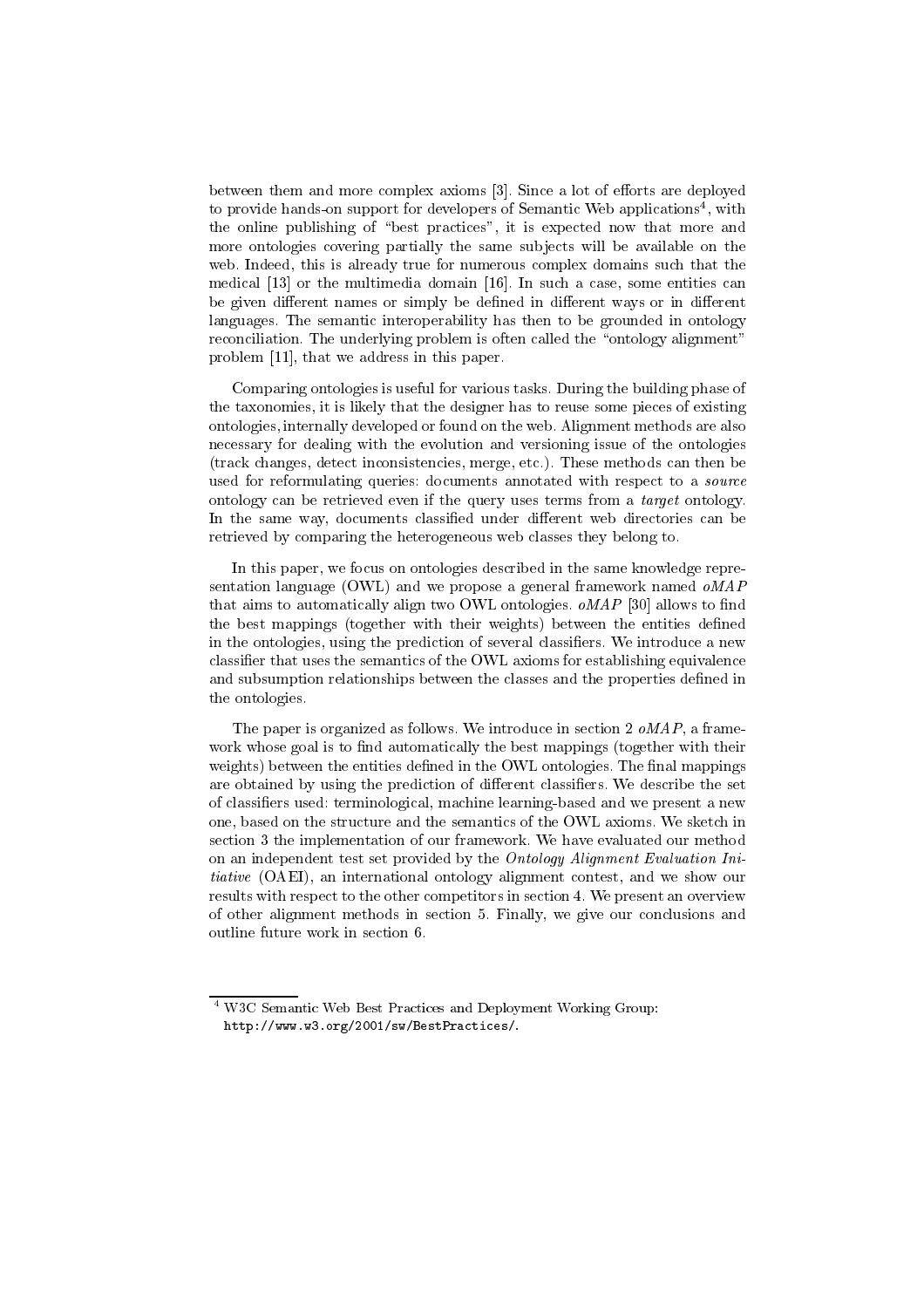#### oMAP  $\overline{2}$

Our approach is inspired by the data exchange problem [12] and borrows from others, like GLUE [7], the idea of using several specialized components for finding the best set of mappings. The framework resumes partially the formalization proposed in [20] and extends the sPLMAP (Schema Probabilistic Learning Map*pings*) system to cope with the ontology alignment problem.

We draw in section 2.1 the general picture of our approach. Then, we detail several classifiers used to predict the *weight* of a possible mapping between two entities. These classifiers are terminological (section 2.2) or machine learningbased (section  $2.3$ ). Finally, we propose a classifier working on the structure and the formal semantics of the OWL constructs, thus using the meaning of the entities defined in the ontology (section 2.4).

#### $2.1$ **Overall Strategy**

Our goal is to automatically determine "similarity" relationships between classes and properties of two ontologies. For instance, given the ontologies in Figure 1, we would like to determine that an instance of the class Conference is likely an instance of the class Congress, that the property creator should subsume the property author, or that the class Journal is disjoint from the class Directions.



Fig. 1. Excerpt of two bibliographic ontologies and their mappings

Theoretically, an ontology mapping is a tuple  $\mathcal{M} = (\mathbf{S}, \mathbf{T}, \Sigma)$ , where **S** and **T** are respectively the source and target ontologies, and  $\Sigma$  is a finite set of *mapping* constraints of the form:

$$
\alpha_{i,j} T_j \leftarrow S_i
$$

where  $S_i$  and  $T_i$  are respectively the source and target entities. The intended meaning of this rule is that the entity  $S_i$  of the source ontology is mapped onto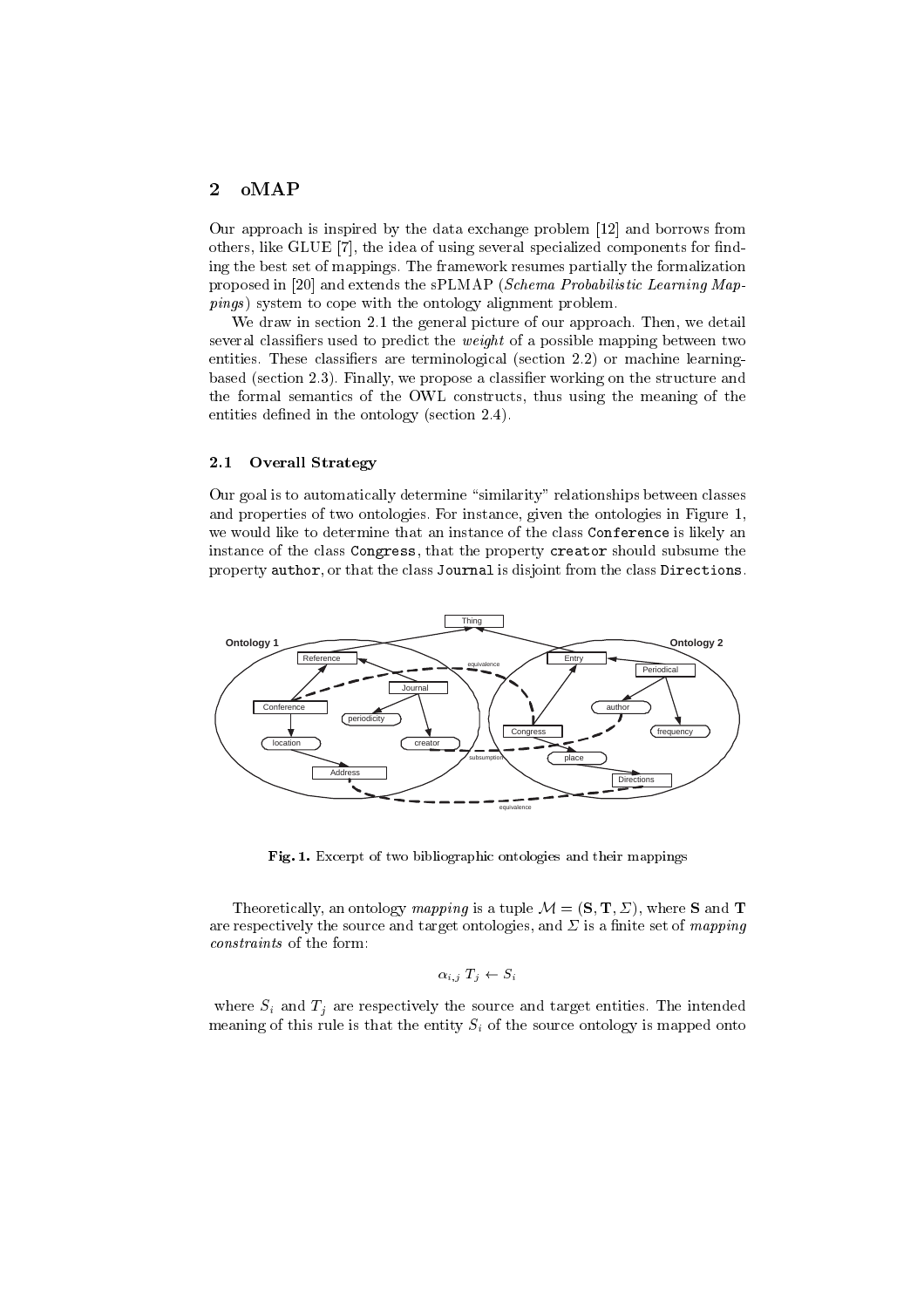the entity  $T_j$  of the target ontology, and the confident measure associated with this mapping is  $\alpha_{i,j}$ . Note that a source entity may be mapped onto several target entities and conversely. But, we do not require that we have a mapping for every target entity.

Aligning two ontologies in  $oMap$  consists of three steps:

- 1. We form a possible  $\Sigma$ , and estimate its quality based on the quality measures for its mapping rules;
- 2. For each mapping rule  $T_i \leftarrow S_i$ , we estimate its quality  $\alpha_{i,j}$ , which also depends on the  $\Sigma$  it belongs to, i.e.  $\alpha_{i,j} = w(S_i, T_j, \Sigma)$ ;
- 3. As we cannot compute all possible  $\Sigma$  (there are exponentially many) and then choose the best one, we rather build iteratively our final set of mappings  $\Sigma$  using heuristics.

Similar to GLUE [7], we estimate the weight  $w(S_i, T_j, \Sigma)$  of a mapping  $T_j \leftarrow$  $S_i$  by using different classifiers  $CL_1, \ldots, CL_n$ . Each classifier  $CL_k$  computes a weight  $w(S_i, T_j, CL_k)$ , which is the classifier's approximation of the rule  $T_j \leftarrow S_i$ . For each target entity  $T_j$ ,  $CL_k$  provides a rank of the plausible source entities  $S_{i_k}$ . Then we rely on a priority list on the classifiers,  $CL_1 \prec CL_2 \prec \ldots \prec CL_n$  and proceed as follows: for a given target entity  $T_j$ , select the top-ranked mapping of  $CL<sub>1</sub>$  if the weight is non-zero. Otherwise, select the top-ranked mapping provided by  $CL_2$  if non-zero, and so on.

In the following we present several classifiers that are currently used in our framework. It is worth noting that some of the classifiers consider the terminological part of the ontologies only, while others are based on their instances (i.e. the values of the individuals). Finally, we end this section by introducing a new classifier that fully uses the structure and the semantics of ontology definitions and axioms.

#### $2.2$ **Terminological Classifiers**

The terminological classifiers work on the name of the entities (class or property) defined in the ontologies. In OWL, each resource is identified by a URI, and can have some annotation properties attached. Among others, the rdfs: label property may be used to provide a human-readable version of a resource's name. Furthermore, multilingual labels are supported using the language tagging facility of RDF literals. In the following, we consider that the name of an entity is given by the value of the rdfs: label property or by the URI fragment if this property is not specified.

**Same entity names.** This binary classifier  $CL<sub>N</sub>$  returns a weight of 1 if and only if the two classes (or properties) have the same name, and 0 otherwise:

 $w(S_i, T_j, CL_N) = \begin{cases} 1 & \text{if } S_i, T_j \text{ have same name,} \\ 0 & \text{otherwise} \end{cases}$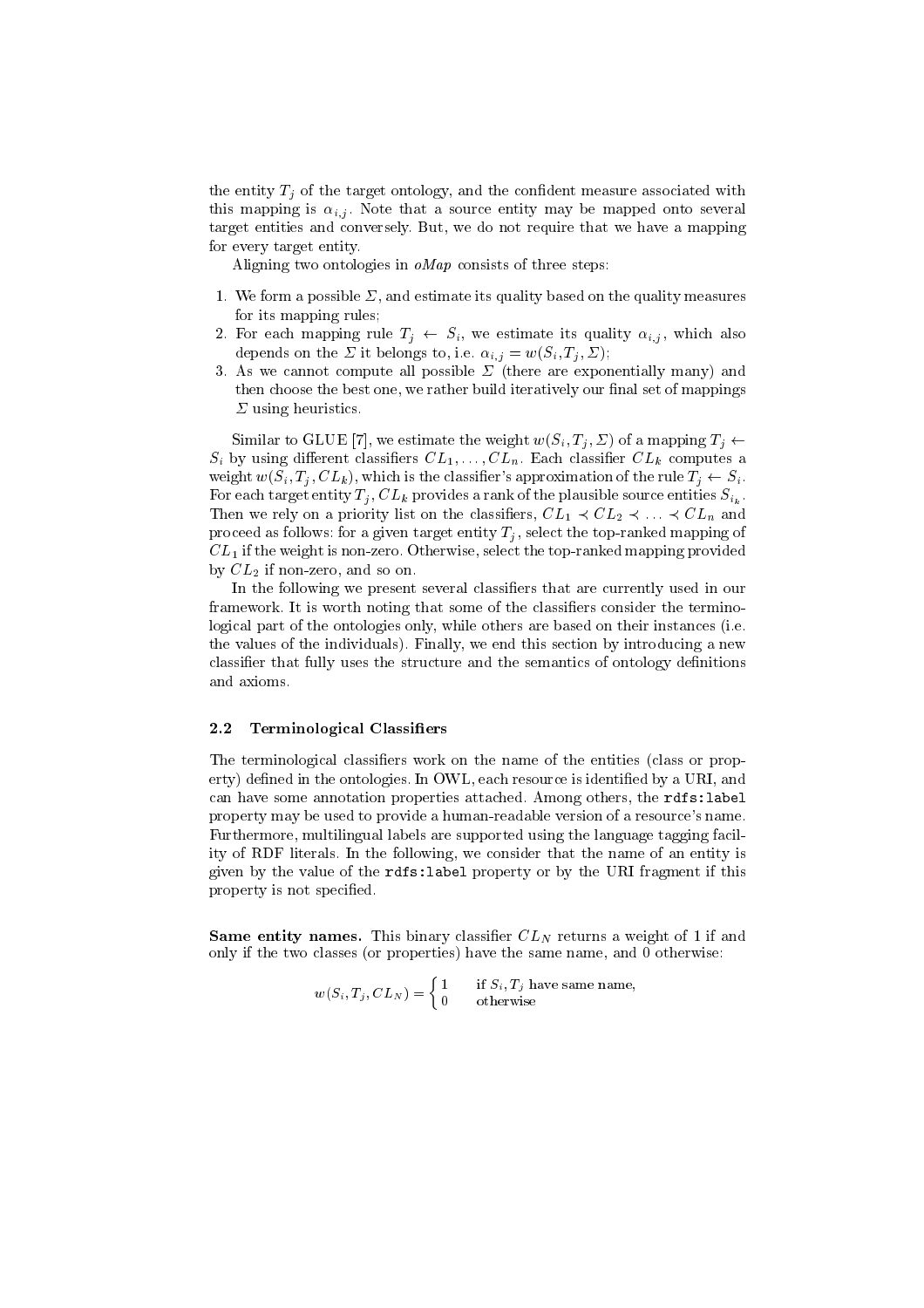**Same entity name stems.** This binary classifier  $CL_S$  returns a weight of 1 if and only if the two classes (or properties) have the same  $stem^5$  (we use the Porter stemming algorithm  $[24]$ , and 0 otherwise:

$$
w(S_i, T_j, CL_S) = \begin{cases} 1 & \text{if } S_i, T_j \text{ have same } stem, \\ 0 & \text{otherwise} \end{cases}
$$

**String distance name.** This classifier  $CL_{LD}$  computes some similarity measures between the entity names (once downcased) such that the Levenshtein distance[18] (or edit distance), which is given by the smallest number of insertions, deletions, and substitutions required to transform one string into the other. The prediction is then computed as:

$$
w(S_i, T_j, CL_{LD}) = 1 - \frac{dist_{Levenshtein}(S_i, T_j)}{\max(length(S_i), length(T_j))}
$$

We can then threshold this measure and consider only the mappings  $T_j \leftarrow S_i$ such that  $w(S_i, T_j, CL_{LD}) \geq 0.9$ .

**WordNet distance name.** This classifier  $CL_{WN}$  computes another similarity measure between the entity names using the WordNet $(\mathbb{R}^6$  relational dictionary. The prediction is obtained by:

$$
w(S_i, T_j, CL_{WN}) = \begin{cases} 1 & \text{if } S_i, T_j \text{ are synonyms,} \\ \max\left(sim\right., \frac{2 * lcs}{length(S_i) + length(T_j)}\right) \text{ otherwise.} \end{cases}
$$

where

- les is the longest common substring between  $S_i$  and  $T_i$  (also named "substring"
- similarity" in [10]),<br>  $-\sin n = \frac{|symonym(S_i)| \cap |symonym(T_j)|}{|symonym(S_i)| \cup |symonym(T_j)|}$  where  $|symonym(S_i)|$  is the cardinality of the<br>
set of all synonyms of  $S_i$ .

#### 2.3 Machine Learning-Based Classifiers

An ontology often contains some individuals. It is then possible to use machine learning-based classifiers to predict the weight of a mapping between two entities. The instances of an OWL ontology can be gathered using the following rules: we consider  $(i)$  the label for the named individuals,  $(ii)$  the data value for the data type properties and  $(iii)$  the type for the anonymous individuals and the range of the object properties.

For example, using the abstract syntax of [14], let us consider the following individuals:

 $^5$  The root of the terms without its prefixes and suffixes.

 $6$  WordNet: http://wordnet.princeton.edu/.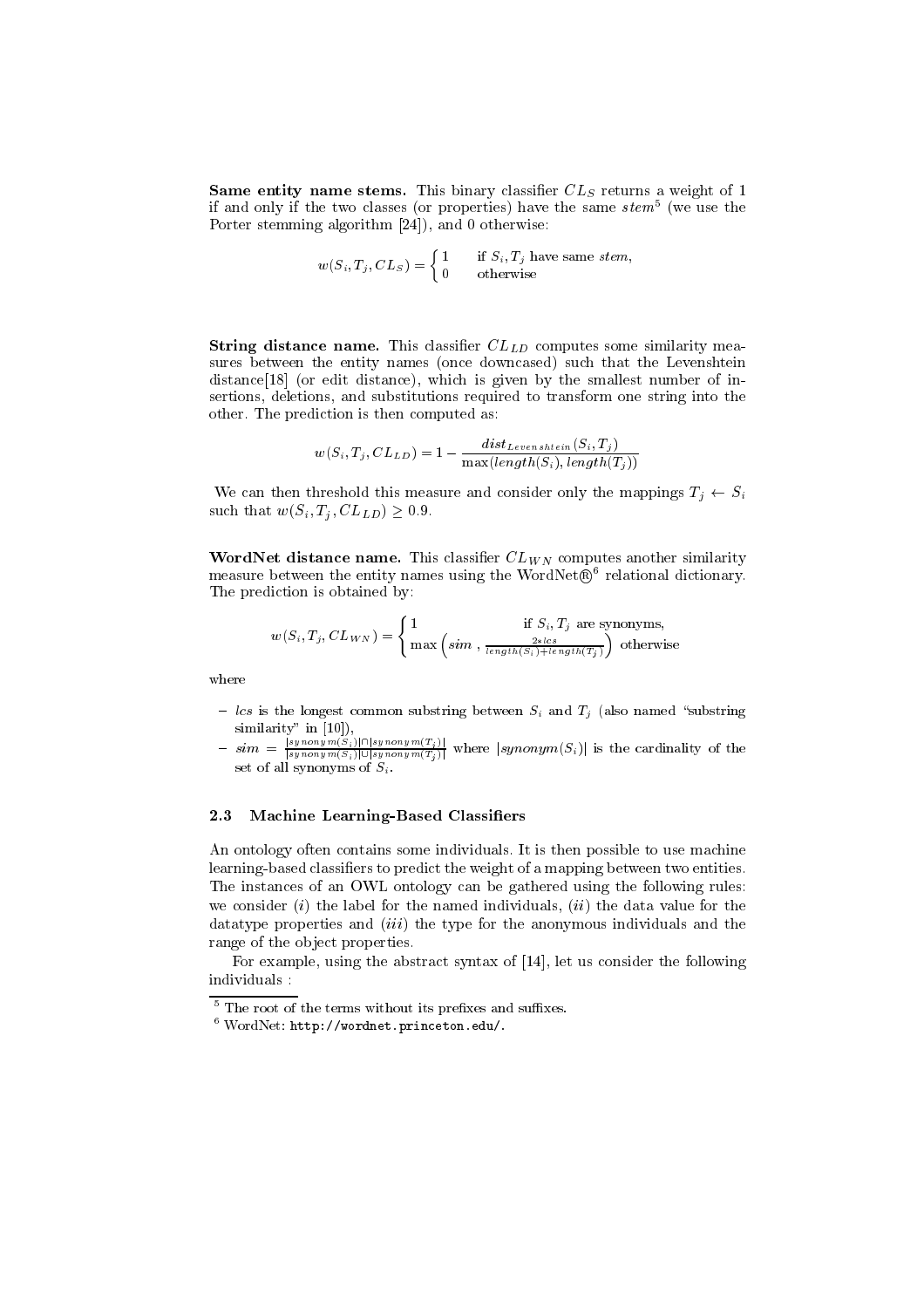Individual  $(x_1$  type (Workshop) value (label "Italian Semantic Web Workshop") value (location  $x_2$ )) Individual  $(x_2$  type (Address) value (city "Trento") value (country "Italy"))

Then, the text gathered  $u_1$  for the named individual  $x_1$  will be ("Italian Semantic Web Workshop", "Address") and  $u_2$  for the anonymous individual  $x_2$  ("Address", "Trento", "Italy").

We describe in the following a typical and well-known classifier that we used in oMAP: the Naive Bayes classifier [27].

**Naive Bayes text classifier.** The classifier  $CL_{NB}$  uses a Naive Bayes text classifier [27] for text content. Each class (or property)  $S_i$  acts as a category, and training sets are formed from the instances x (which have u as value) of  $S_i$ :

$$
Train = \bigcup_{i=1}^{s} \{ (S_i, x, u) : (x, u) \in S_i \}
$$

For example, the triple (Conference,  $x_1, u_1$ ) will be considered, where  $x_1$  and  $u_1$  are defined above.

For each  $(y, v) \in T_j$ , the probability  $Pr(S_i|v)$  that the value v should be mapped onto  $S_i$  is computed. In a second step, these probabilities are combined  $by:$ 

$$
w(S_i, T_j, CL_{NB}) = \sum_{(y,v) \in T_j} Pr(S_i|v) \cdot Pr(v)
$$

Again, we consider the values as bags of words. With  $Pr(S_i)$  we denote the probability that a randomly chosen value in  $\bigcup_k S_k$  is a value in  $S_i$ . If we assume independence of the words in a value, then we obtain:

$$
Pr(S_i|v) = Pr(v|S_i) \cdot \frac{Pr(S_i)}{Pr(v)} = \frac{Pr(S_i)}{Pr(v)} \cdot \prod_{m \in v} Pr(m|S_i)
$$

Together, the final formula is:

$$
w(S_i, T_j, CL_{NB}) = Pr(S_i) \cdot \sum_{(y,v) \in T_j} \prod_{m \in v} Pr(m|S_i)
$$

If a word does not appear in the content for any individual in  $S_i$   $(Pr(m|S_i) = 0)$ , we assume a small value to avoid a product of zero.

#### A Structural Classifier  $2.4$

Besides these well-known algorithm in information retrieval and text classification, we introduce a new classifier,  $CL_{Sem}$ , which is able to use the semantics of the OWL definitions while being guided by their syntax. It is used in the framework a *posteriori*. Indeed, we rely on the classifier preference relation  $CL_N \prec CL_S \prec CL_{LD} \prec CL_{NB}$ . According to this preference relation, a set  $\Sigma'$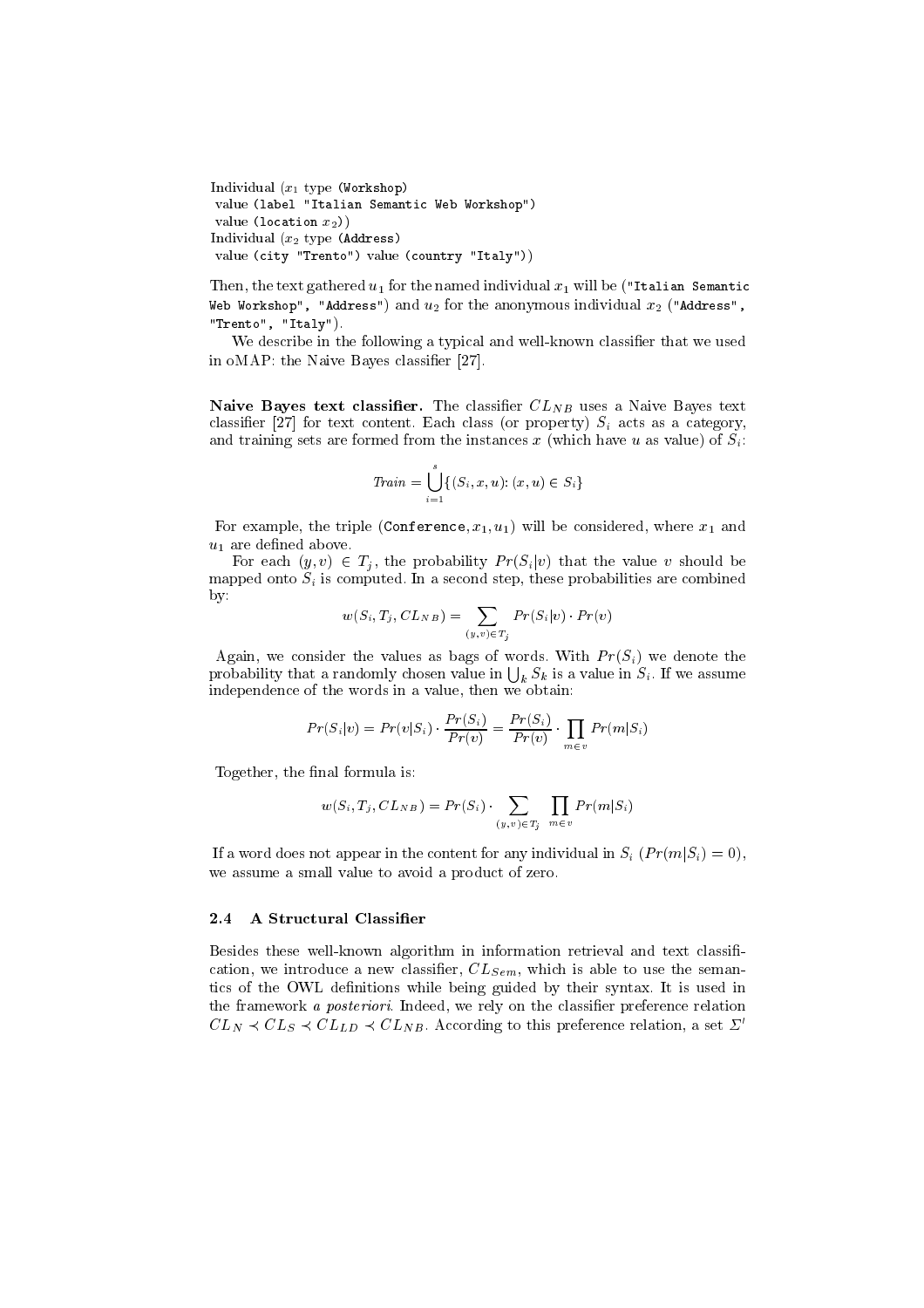of mappings is determined. This set is given as input to the structural classifier. Then the structural classifier tries out all alternative ways to extend  $\Sigma'$  by adding some  $T_j \leftarrow S_i$  if no mapping related to  $T_j$  is present in  $\Sigma'$ . Any extension of  $\Sigma'$  is denoted below by  $\Sigma$  ( $\Sigma' \subseteq \Sigma$ ).

In the following, we note with  $w'(S_i, T_j, \Sigma)$  the weight of the mapping  $T_j \leftarrow$  $S_i$  estimated by the classifiers of the previous sections, where  $S_i$  (resp.  $T_i$ ) is a concept or property name of the source (resp. target) ontology. Note that in case the structural classifier is used alone, we set:  $w'(S_i, T_i, \Sigma) = 1$ . The formal recursive definition of  $CL_{Sem}$  is then given by:

1. If  $S_i$  and  $T_j$  are property names:

$$
w(S_i, T_j, \Sigma) = \begin{cases} 0 & \text{if } T_j \leftarrow S_i \notin \Sigma \\ w'(S_i, T_j, \Sigma) & \text{otherwise} \end{cases}
$$

2. If  $S_i$  and  $T_j$  are concept names: let assume that their definitions are  $S_i \subseteq$  $C_1 \ldots C_m$  and  $T_j \sqsubseteq D_1 \ldots D_n$ , and we note  $\mathcal{D} = \mathcal{D}(S_i) \times \mathcal{D}(T_j)^7$ , then:

$$
w(S_i, T_j, \Sigma) = \begin{cases} 0 & \text{if } T_j \leftarrow S_i \notin \Sigma \\ w'(S_i, T_j, \Sigma) & \text{if } |\mathcal{D}| = 0 \text{ and } T_j \leftarrow S_i \in \Sigma \\ \frac{1}{(|S \in \mathcal{E}|+1)} \cdot \left( w'(S_i, T_j, \Sigma) + \max_{S \in \mathcal{E}} \left( \sum_{(C_i, D_j) \in S \in \mathcal{E}} w(C_i, D_j, \Sigma) \right) \right) & \text{otherwise} \end{cases}
$$

3. Let  $C_S = (Q R C)$  and  $D_T = (Q'R'.D)$ , where  $Q, Q'$  are quantifiers  $\forall$  or  $\exists$ or cardinality restrictions,  $R, R'$  are property names and  $C, D$  are concept expressions, then:

$$
w(C_S,D_T,\Sigma)=w_Q(Q,Q')\cdot w(R,R',\Sigma)\cdot w(C,D,\Sigma)
$$

4. Let  $C_S = (op C_1 ... C_m)$  and  $D_T = (op' D_1 ... D_m)$ , where the concept constructors  $op, op'$  in the concepts  $C_S$ ,  $D_T$  are in prefix notation,  $op, op'$  are the concept constructors among  $\Box$ ,  $\Box$ ,  $\Box$  and  $n, m \geq 1$ , then:

$$
w(C_S, D_T, \Sigma) = w_{op}(op, op') \cdot \frac{\max\limits_{Set}\left(\sum\limits_{(C_i, D_j) \in Set} w(C_i, D_j, \Sigma)\right)}{\min(m, n)}
$$

where:

$$
- Set \subseteq \{C_1 \dots C_m\} \times \{D_1 \dots D_n\} \text{ and } |Set| = \min(m, n),
$$
  
-  $(C, D) \in Set, (C', D') \in Set \Rightarrow C \neq C', D \neq D'.$ 

We give in the Table 1 the values for  $w_Q$  and  $w_{op}$  we used.

<sup>&</sup>lt;sup>7</sup>  $\mathcal{D}(S_i)$  represents the set of concepts directly parents of  $S_i$ .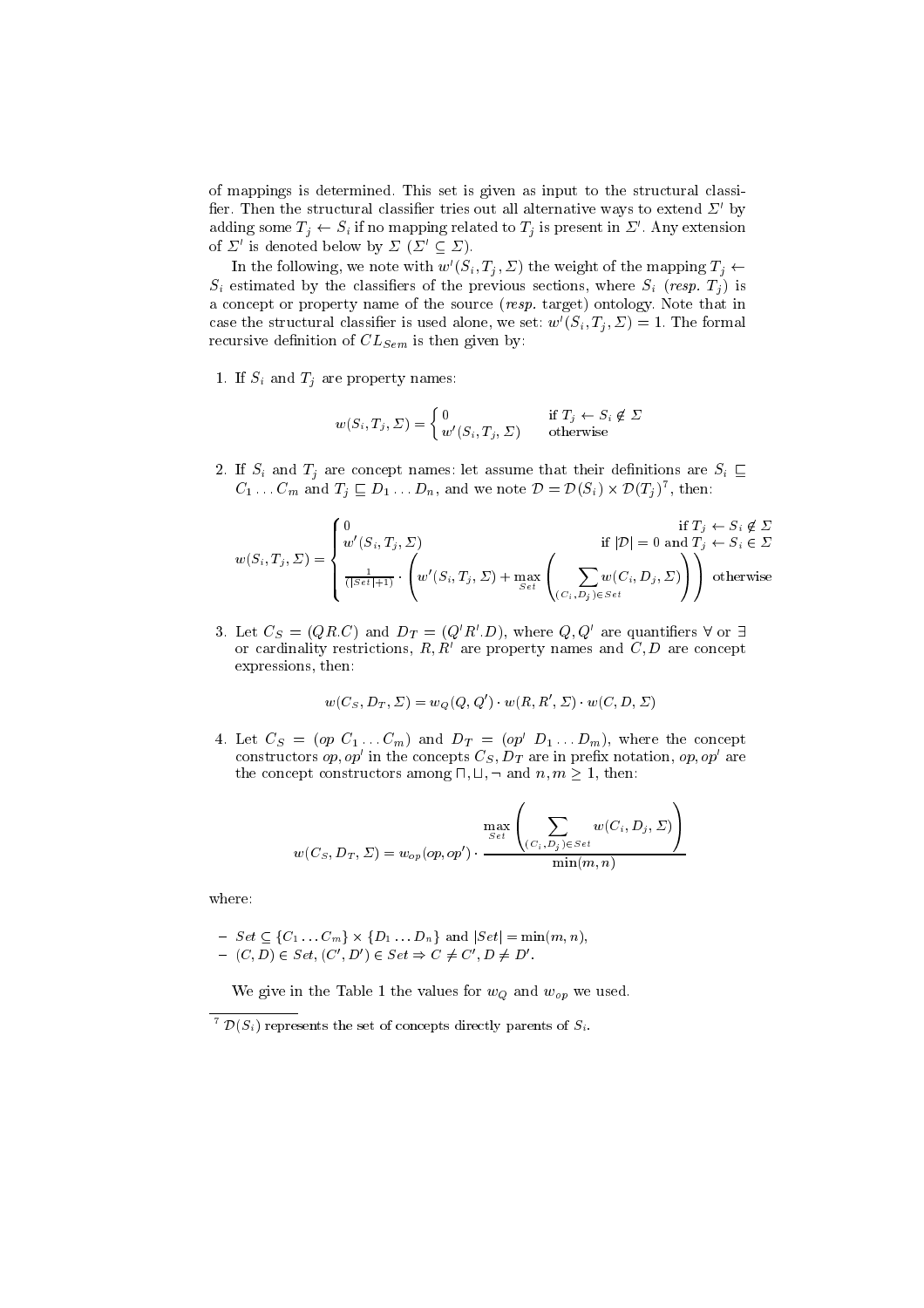

**Table 1.** Possible values for  $w_{op}$  and  $w_Q$  weights

#### Implementation 3

The oMAP implementation allows to align any OWL ontologies, represented in the RDF/XML syntax. Hence, it uses extensively the OWL API [4] and the Alignment API [10] available in JAVA. We further consider some heuristics to reduce the number of possible extension of  $\Sigma'$ ,  $\Sigma$ , the structural classifier is going to consider.

We consider only the case where there is at most one mapping rule for each definition of classes, object properties and data type properties of the source or the target ontology. We also take into account the range of the datatype properties. A reasonable approximation is that a data type property from the source ontology that has for range the data type  $U_i$  cannot be align to another data type property from the target ontology that has for range the data type  $U_i$ if  $U_i \cap U_j = \emptyset$  (for instance *string* and *integer*). We remind that the possible datatypes considered by OWL are the hierarchy provided by XML Schema.

Finally, we operate a third approximation which turns out to be, unsurprisingly, the more efficient for reducing the search space: a local maximum heuristic. When forming a  $\Sigma$  set, we consider firstly a class from the first ontology, and gather all the entities (classes and properties) involved in its closure definition. We do the same for each classes of the second ontology and we evaluate all these small  $\Sigma$  sets for retaining the best one. We iterate this process over all the classes. Additional criteria allow us to guarantee the convergence of our approach (i.e. the order of the classes considered has no significance).

In order to exchange and evaluate results of alignment algorithms, [10] has proposed a simple yet extensible alignment format. In first approximation, an alignment is a set of pairs of elements from each ontology. More deeply, a relation between entities of the source ontology and entities of the target ontology can be characterized. This relation is not restricted to the equivalence relation, but can be more sophisticated operators (e.g. subsumption, incompatibility, or even some fuzzy relation). A strength denotes the confidence held in this correspondence. Finally, an arity allows to note if the mapping is injective, surjective and total or partial on both side.

An API<sup>8</sup> has been developed for this format, with a default implementation, which eases the integration and the composition of new alignment algorithms, the generation of transformations and axioms, and the alignment comparison. All the

 $8$  http://co4.inrialpes.fr/align/.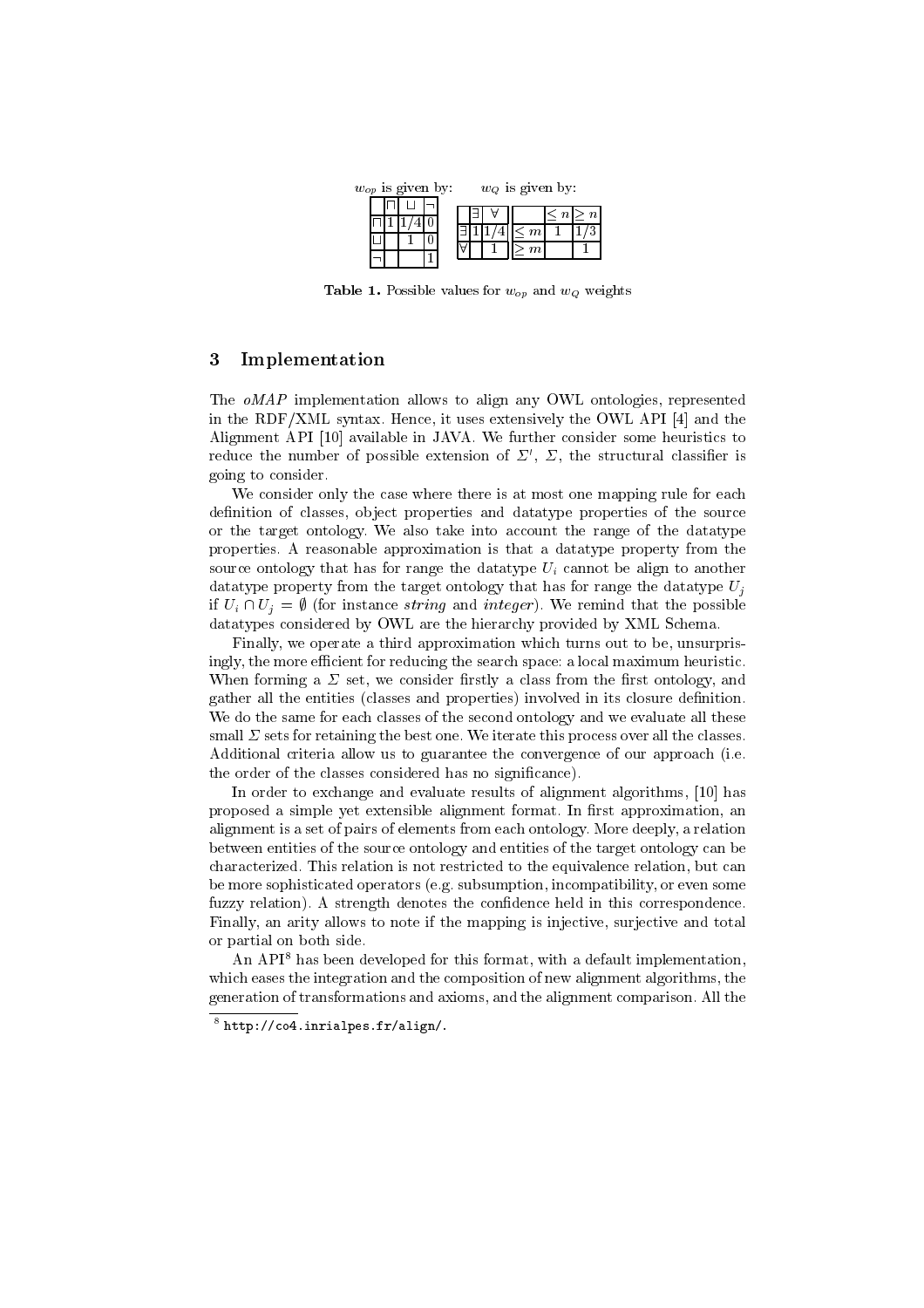classifiers detailed in the section 2 have been implemented to be compatible with this API, thus easing their chaining. Therefore, our *oMAP* framework benefits from all the evaluation facilities for comparing our approach with other methods as we will see in the next section.

#### $\overline{4}$ Evaluation

The problem of aligning ontologies has already produced some interesting works. However, it is difficult to compare theoretically the various approaches proposed since they base on different techniques. Hence, it is necessary to compare them on common tests. This is the goal of the Ontology Alignment Evaluation Initiative  $(OAEI<sup>9</sup>)$  since two years, who set up contests and benchmark tests for assessing the strengths and weakness of the available tools (section 4.1). We have evaluated  $oMAP$  with the data of the EON 2004 contest [31] and we have participated actively to the whole OAEI 2005 campaign [29]. We present the metrics used (section 4.2), and evaluate thoroughly our new approach with respect to the other competitors of this contest (section 4.3).

#### 4.1 The OAEI Ontology Alignment Contest.

The "Ontology Alignment Evaluation Initiative" (OAEI) has been designed for providing some evaluation of ontology alignments algorithms. The evaluation methodology consisted in publishing a set of ontologies to be compared with another ontology. The participants were asked to provide the results in a particular format. Along with the ontologies, a reference alignment was usually provided  $\lceil 1 \rceil$ .

One of the tests set of the contest consisted in one medium OWL ontology (33 named classes, 24 object properties, 40 data properties, 56 named individuals, and 20 anonymous individuals) to be compared to other ontologies. This initial ontology was about a very narrow domain (bibliographic references). There were three series of tests for which about 100 alignments should be guessed:

- simple tests: compare the reference ontology with itself, with another irrelevant ontology or the same ontology in its restriction to OWL-Lite.
- systematic tests: obtained by discarding some features of the initial ontology leaving the remainder untouched. The considered features were (names, comments, hierarchy, instances, relations, restrictions, etc.).
- complex tests: four real-life ontologies of bibliographic references that were found on the web and left untouched.

### 4.2 Metrics.

Standard information retrieval metrics are used to assess the different approaches. Let R the set of reference alignments (|R| its cardinality), and A the set of

 $9$  http://oaei.inrialpes.fr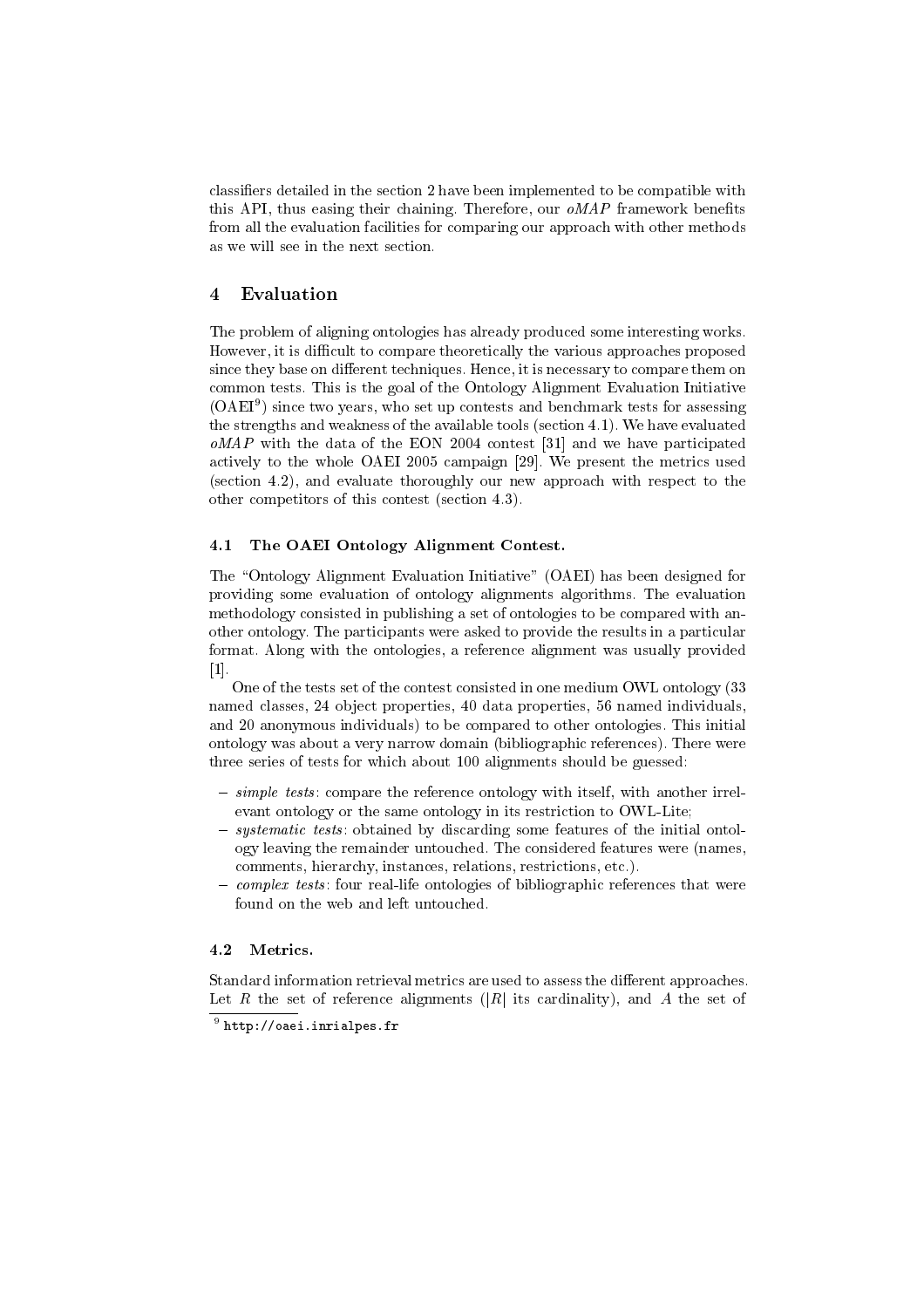alignments obtained by a certain method  $(|A|$  its cardinality). The definitions of *precision* and *recall* are then given by  $Precision = \frac{|R \cap A|}{|A|}$  and  $Recall = \frac{|R \cap A|}{|R|}$ <br>Precision measures then the ratio between the number of correct alignments and the number of all mappings found, while recall measures the ratio between the number of correct alignments and the total number of correct mappings that should be found. Traditional precision and recall are defined in a analogous way, but with equality as similarity measure. In addition, we also combine precision<br>and recall in the *F*-measure and the *overall-measure*:  $F = \frac{2 \cdot precision \cdot recall}{precision + recall}$  and  $O = recall \cdot \left(2 - \frac{1}{precision}\right)$ 

| algo karlsruhe2 umontreal |            |      |       |          | fujitsu                               |          | stanford   |                   | oMAP |      |
|---------------------------|------------|------|-------|----------|---------------------------------------|----------|------------|-------------------|------|------|
|                           | test Prec. | Rec. | Prec. |          | Rec. Prec. Rec. Prec. Rec. Prec. Rec. |          |            |                   |      |      |
| 101                       | n/a        | n/a  | 0.59  | 0.97     | 0.99                                  | 1.00     | 0.99       | 1.00 <sub>l</sub> | 1.00 | 1.00 |
| 102                       | $\rm Na\,$ | NaN  | 0.00  | NaN      | NaN                                   | NaN      | $\rm Na\,$ | NaN               | NaN  | NaN  |
| 103                       | n/a        | n/a  | 0.55  | 0.90     | 0.99                                  | 1.00     | 0.99       | 1.00              | 1.00 | 1.00 |
| 104                       | n/a        | n/a  | 0.56  | 0.91     | 0.99                                  | $1.00\,$ | 0.99       | $1.00\,$          | 1.00 | 1.00 |
| 201                       | 0.43       | 0.51 | 0.44  | 0.71     | 0.98                                  | 0.92     | 1.00       | 0.111             | 0.96 | 0.23 |
| 202                       | n/a        | n/a  | 0.38  | 0.63     | 0.95                                  | 0.42     | 1.00       | 0.11              | 0.93 | 0.14 |
| 204                       | 0.62       | 1.00 | 0.55  | 0.90     | 0.95                                  | 0.91     | 0.99       | 1.00              | 0.92 | 0.81 |
| 205                       | 0.47       | 0.60 | 0.49  | 0.80     | 0.79                                  | 0.63     | 0.95       | 0.43              | 0.73 | 0.48 |
| 206                       | 0.48       | 0.60 | 0.46  | 0.75     | 0.85                                  | 0.64     | 1.00       | 0.46              | 0.91 | 0.43 |
| 221                       | n/a        | n/a  | 0.61  | 1.00     | 0.98                                  | 0.88     | 0.99       | 1.00              | 1.00 | 1.00 |
| 222                       | n/a        | n/a  | 0.55  | 0.90     | 0.99                                  | 0.92     | 0.98       | 0.95              | 1.00 | 1.00 |
| 223                       | 0.59       | 0.96 | 0.59  | 0.97     | 0.95                                  | 0.87     | 0.95       | 0.96              | 1.00 | 1.00 |
| 224                       | 0.97       | 0.97 | 0.97  | 1.00     | 0.99                                  | 1.00     | 0.99       | 1.00              | 1.00 | 1.00 |
| 225                       | n/a        | n/a  | 0.59  | 0.97     | 0.99                                  | 1.00     | 0.99       | 1.00              | 1.00 | 1.00 |
| 228                       | n/a        | n/a  | 0.38  | $1.00\,$ | 0.91                                  | 0.97     | 1.00       | 1.00              | 1.00 | 1.00 |
| 230                       | 0.60       | 0.95 | 0.46  | 0.92     | 0.97                                  | 0.95     | 0.99       | 0.93              | 1.00 | 1.00 |
| 301                       | 0.85       | 0.36 | 0.49  | 0.61     | 0.89                                  | 0.66     | 0.93       | 0.44              | 0.94 | 0.25 |
| 302                       | 1.00       | 0.23 | 0.23  | 0.50     | 0.39                                  | 0.60     | 0.94       | 0.65              | 1.00 | 0.58 |
| 303                       | 0.85       | 0.73 | 0.31  | 0.50     | 0.51                                  | 0.50     | 0.85       | 0.81              | 0.90 | 0.79 |
| 304                       | $_{0.91}$  | 0.92 | 0.44  | 0.62     | $0.85\,$                              | 0.92     | 0.97       | 0.97              | 0.91 | 0.91 |

Table 2. Precision and recall results.

#### 4.3 Results and Discussion.

There were four teams entering the EON initiative (Stanford/SMI, Fujitsu, IN-RIA & UoMontréal and Karlsruhe) [31]. Among the three test sets, the most difficult one was the last one with real world (but above all various heterogeneity). The first one was quite easy. The second set of test was indeed able to help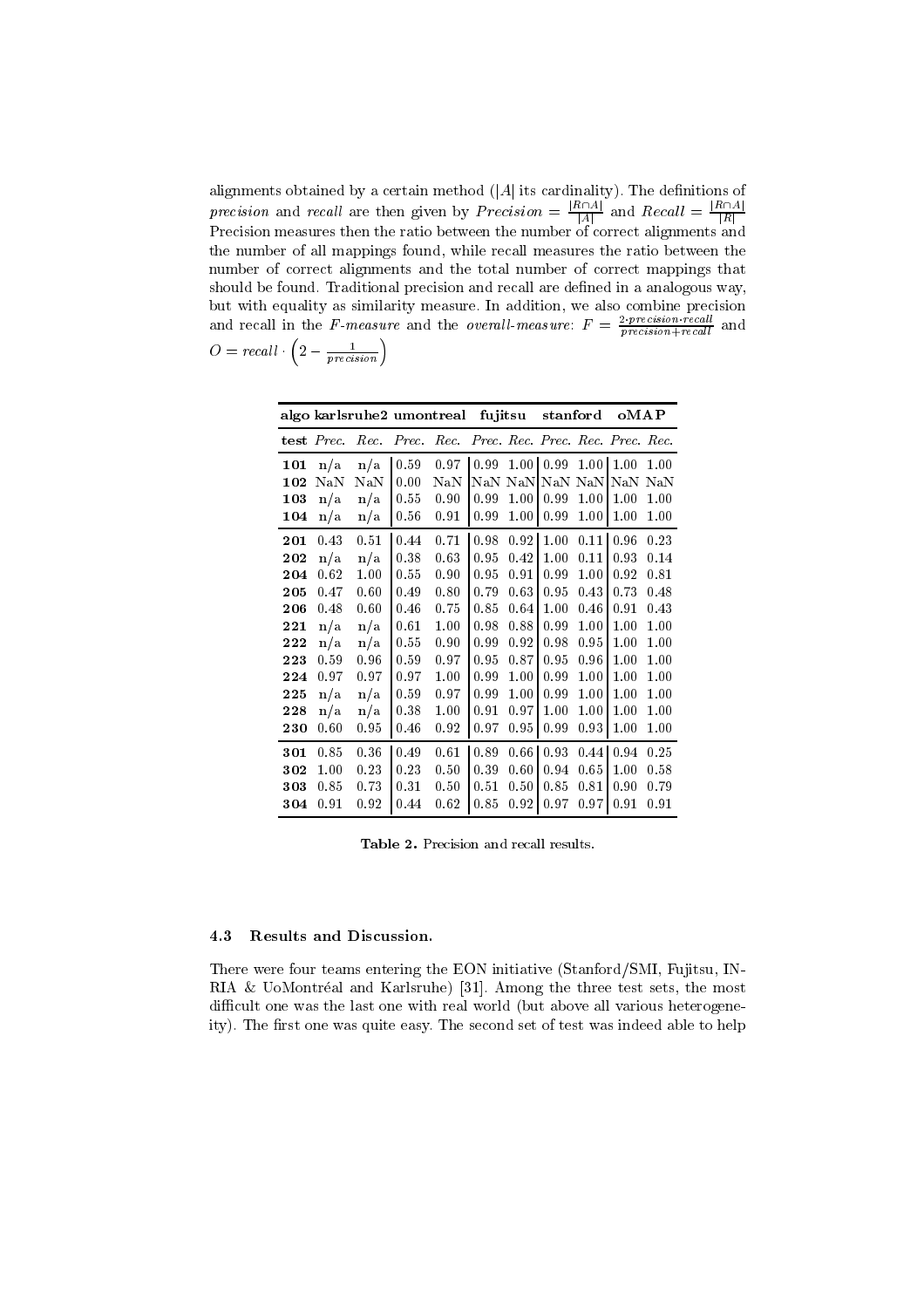identifying where the algorithms were more handicapped (especially when they were unable to match strings).

Table 2 gives the *precision/recall*, and Table 3, the  $F$ -measure/O-measure of  $oMAP$  with respect to the other competitors. Clearly, during the presentation of the results at the EON workshop, there were two groups of competitors and clear winners, since it seems that the results provided by Stanford and Fujitsu/Tokyo outperform those provided by Karlsruhe and Montréal/INRIA. We have developed our framework after this contest but use the same benchmark tests in order to compare our approach with the current best alignments. At first sight, we should be in the first group.

In fact, it can be considered that these constitute two groups of programs. The Stanford+Fujitsu programs are very different but strongly based on the labels attached to entities. For that reason they performed especially well when labels were preserved (i.e., most of the time). The Karlsruhe+INRIA systems tend to rely on many different features and thus to balance the influence of individual features, so they tend to reduce the fact that labels were preserved. Our mixed approach tend to success on both case even if we dispose yet of a large progression margin.

|          | algo karlsruhe2 umontreal |            |                  |             | fujitsu   |            | stanford |             | oMAP |      |
|----------|---------------------------|------------|------------------|-------------|-----------|------------|----------|-------------|------|------|
| test     | $_{F}$                    | 0          | $\boldsymbol{F}$ | 0           | F         | 0          | F        | Ο           | F    | O    |
| 101      | n/a                       | n/a        | 0.73             | 0.30        | 0.99      | 0.99       | 0.99     | 0.99        | 1.00 | 1.00 |
| 102      | n/a                       | n/a        | NaN              | $\rm NaN$   | $\rm NaN$ | NaN        |          | NaN NaN NaN |      | NaN  |
| 103      | n/a                       | n/a        | 0.68             | 0.16        | 0.99      | 0.99       | 0.99     | 0.99        | 1.00 | 1.00 |
| 104      | n/a                       | n/a        | 0.69             | 0.19        | 0.99      | 0.99       | 0.99     | 0.99        | 1.00 | 1.00 |
| 201      | 0.46                      | $0.0 - 16$ | 0.54             | $0.0 - 20$  | 0.95      | 0.90       | 0.20     | 0.11        | 0.37 | 0.22 |
| 202      | n/a                       | n/a        | 0.48             | $0.0 - 38$  | 0.58      | 0.40       | 0.20     | 0.11        | 0.25 | 0.13 |
| 204      | 0.76                      | 0.38       | 0.68             | 0.16        | 0.93      | 0.87       | 0.99     | 0.99        | 0.86 | 0.74 |
| 205      | 0.53                      | $0.0 - 6$  | 0.61             | $0.0 - 3$   | 0.70      | 0.46       | 0.59     | 0.41        | 0.58 | 0.31 |
| 206      | 0.54                      | $0.0 - 4$  | 0.57             | $0.0 - 14$  | 0.73      | 0.53       | 0.63     | 0.46        | 0.59 | 0.39 |
| 221      | n/a                       | n/a        | 0.76             | 0.36        | 0.92      | 0.86       | 0.99     | 0.99        | 1.00 | 1.00 |
| 222      | n/a                       | n/a        | 0.68             | 0.16        | 0.95      | 0.91       | 0.96     | 0.92        | 1.00 | 1.00 |
| 223      | 0.73                      | 0.30       | 0.73             | 0.30        | 0.91      | 0.82       | 0.95     | 0.90        | 1.00 | 1.00 |
| 224      | 0.97                      | 0.93       | 0.98             | 0.97        | 0.99      | 0.99       | 0.99     | 0.99        | 1.00 | 1.00 |
| 225      | n/a                       | n/a        | 0.73             | 0.30        | 0.99      | 0.99       | 0.99     | 0.99        | 1.00 | 1.00 |
| 228      | n/a                       | n/a        | 0.55             | $0.0 - 66$  | 0.94      | 0.88       | 1.00     | 1.00        | 1.00 | 1.00 |
| 230      | 0.73                      | 0.31       | 0.62             | $0.0 - 14$  | 0.96      | 0.92       | 0.96     | 0.92        | 1.00 | 1.00 |
| 301      | 0.51                      | 0.30       | 0.54             | $0.0 - 1$   | 0.75      | 0.57       | 0.60     | 0.41        | 0.39 | 0.23 |
| 302      | 0.37                      | 0.23       | 0.31             | $-1.0 - 20$ | 0.47      | $0.0 - 35$ | 0.77     | 0.60        | 0.74 | 0.58 |
| 303 0.79 |                           | 0.60       | 0.38             | $0.0 - 60$  | 0.51      | 0.02       | 0.83     | 0.67        | 0.84 | 0.71 |
| 304 0.92 |                           | 0.83       | 0.51             | $0.0 - 17$  | 0.89      | 0.76       | 0.97     | 0.95        | 0.91 | 0.82 |

Table 3. F-Measure and overall-measure results.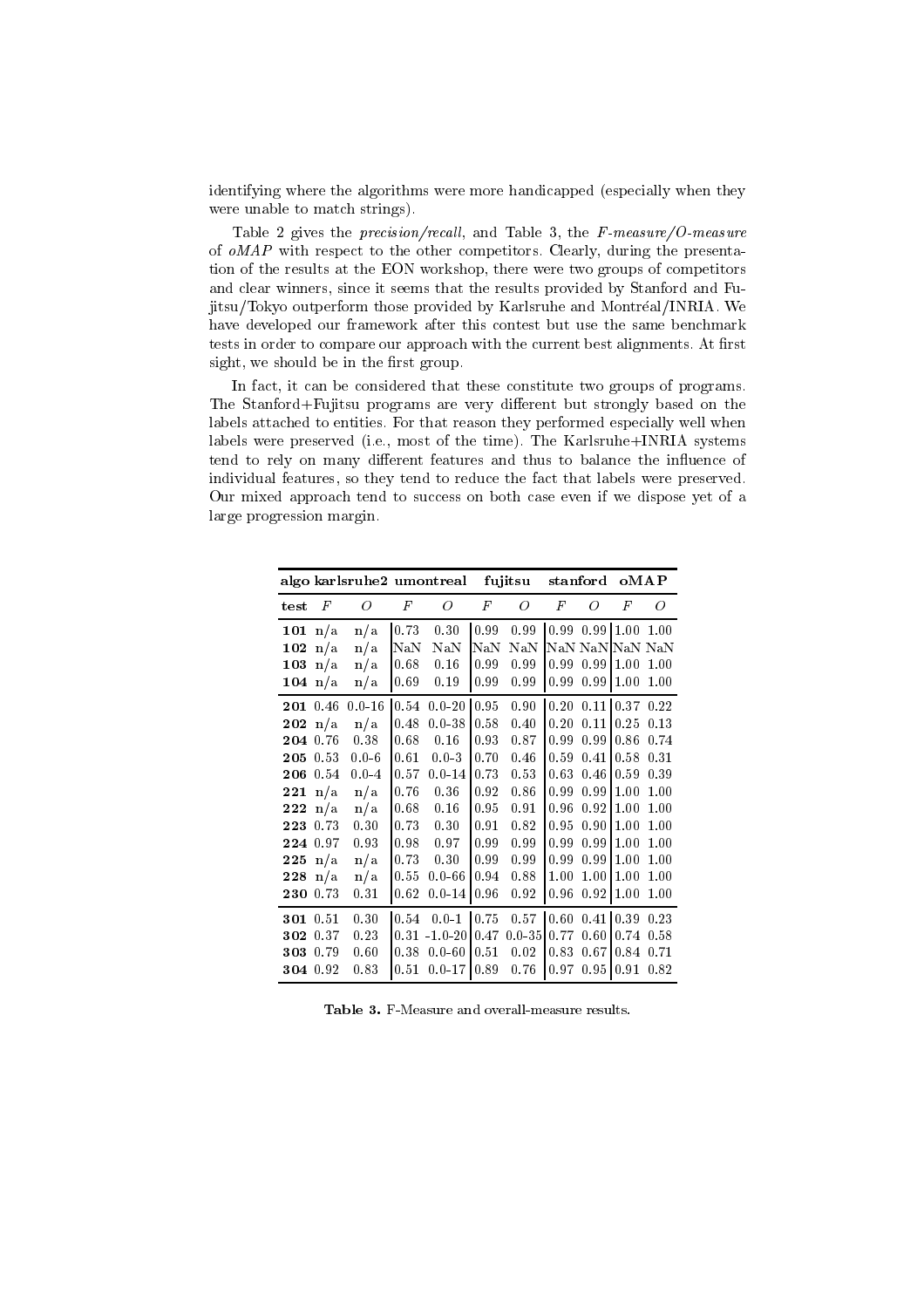#### **Related Work** 5

The alignment problem for ontologies, as well as the matching problem for schemas, has been addressed by many researchers so far and are strictly related. Some of the techniques applied in schema matching can be applied to ontology alignment as well, taking additionally into account the formal semantics carried out by the taxonomies of concepts and properties and the axioms of the ontology.

Related to schema matching are, for instance, the works  $[6, 7, 12, 19]$  (see [25] for a more extensive comparison). As pointed out above, closest to our approach is [12] based on a logical framework for data exchange, but we incorporated the classifier combinations (like GLUE) into our framework as well. GLUE [7, 6 employed a linear combination of the predictions of multiple base learners (classifiers). The combination weights are learned via regression on manually specified mappings between a small number of learning ontologies. The main improvement of our approach with respect to this system is then the structural classifier which is able to align two ontologies solely on their semantics, and without the presence of individuals.

Among the works related to ontology alignment, [9,8] propose to combine different similarity measures from pre-existing hand-established mapping rules. Besides the validity of these rules could be generally put into question, this method suffers from not being fully automatic. [21] has developed an interesting approach: from anchor-pairs of concepts that seem to be close (discovered automatically or proposed manually), their *hors-context* similarity are computed analyzing the paths in the taxonomy that link the pairs of concepts. This method has been implemented into the ANCHOR-PROMPT tool which has, until now, one of the best performance. [11] have adapted works on similarity calculus for object-based knowledge representation languages to the Semantic Web languages. A global similarity measure taking into account all the features of the OWL-Lite language has been proposed, capable to treat both the circular definitions and the collections. For a complete state of the art on the numerous ontology alignment approaches proposed, see [17] and more recently [28].

#### 6 **Conclusion and Future Work**

As the number of Semantic Web applications is growing rapidly, many individual ontologies are created. The development of automated tools for ontology alignment will be of crucial importance. In this paper, we have presented oMAP, a formal framework for ontology matching.  $\omega MAP$  uses different classifiers to estimate the quality of a mapping. Novel is the classifier which uses the structure of the OWL constructs and thus the semantics of the entities defined in the ontologies. We have implemented the whole framework and evaluated it on independent benchmark tests provided by the OAEI "Ontology Alignment Contest" [1] with respect to the other competitors.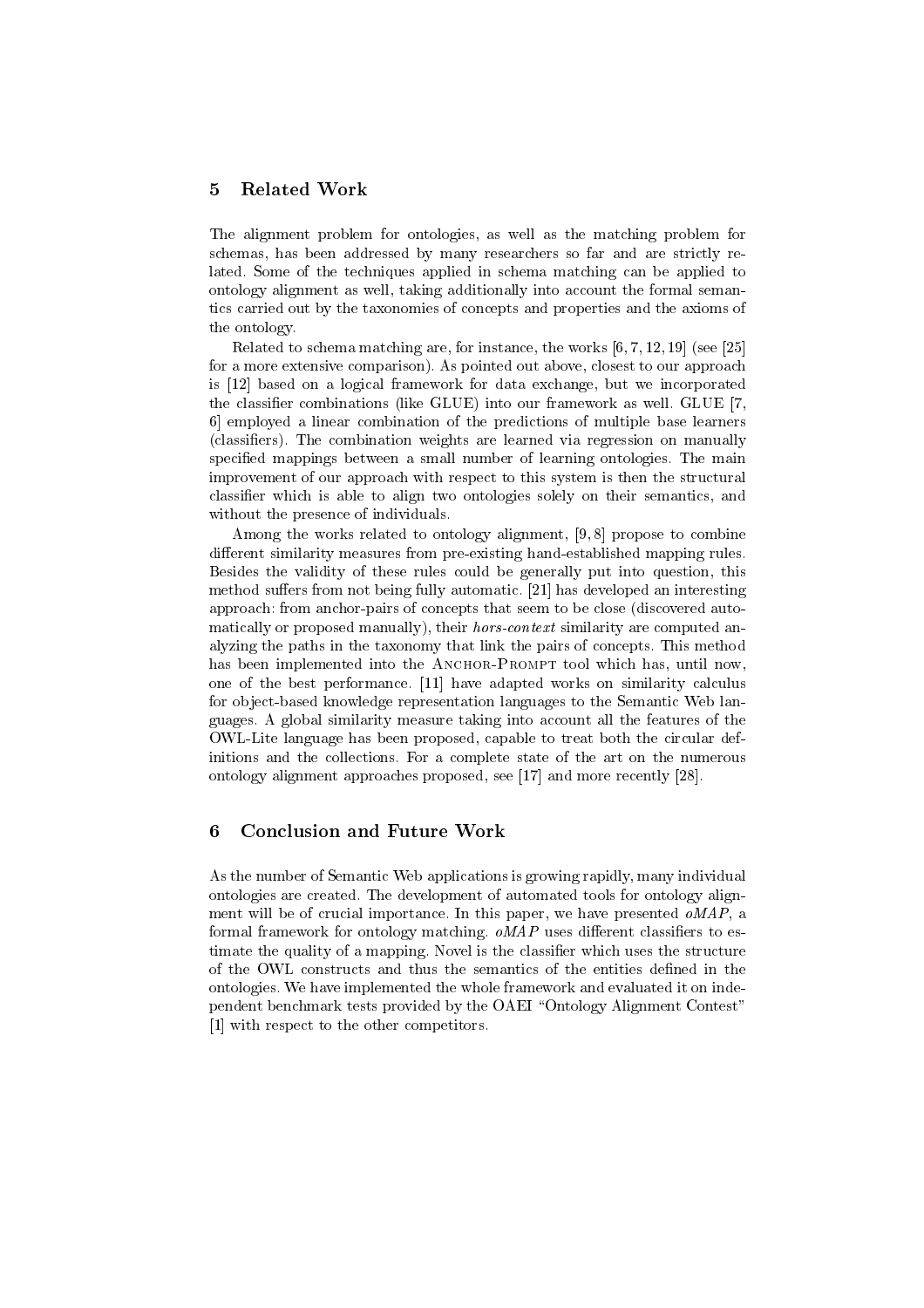As future work, we see some appealing points. Additional classifiers using more terminological resources can be included in the framework, and are currently under implementation (e.g. based on WordNet) while the effectiveness of the machine learning part could be improved using other measures like the kNN classifier or the KL-distance. While to fit new classifiers into our model is straightforward theoretically, practically finding out the most appropriate one or a combination of them is quite more difficult. In the future, more variants should be developed and evaluated to improve the overall quality of  $\omega MAP$ .

## References

- 1. Ashpole, B., Ehrig, M., Euzenat, J., Stuckenschmidt, H. editors. K-CAP 2005 Workshop on Integrating Ontologies (IntOnt'05), Banff, Canada, 2005.
- 2. Baader, F., Calvanese, D., McGuinness, D., Nardi, D., Patel-Schneider, P.F.: The Description Logic Handbook: Theory, Implementation, and Applications. Cambridge University Press, 2003.
- 3. Bachimont, B., Isaac, A., Troncy, R.: Semantic Commitment for Designing Ontologies: A Proposal. In  $13^{th}$  International Conference on Knowledge Engineering and Knowledge Management (EKAW'02), Sigüenza, Spain, 2002, 114-121.
- 4. Bechhofer, S., Volz, R., Lord, P.W.: Cooking the Semantic Web with the OWL API. In  $2^{nd}$  International Semantic Web Conference (ISWC'03), Sanibel Island, Florida, USA, 2003, 659-675.
- 5. Berners-Lee, T., Hendler, J., Lassila, O.: The Semantic Web. Scientific American,  $284(5)$ , 2001, 34-43.
- 6. Dhamankar, R., Lee, Y., Doan, A., Halevy, A., Domingos, P.: iMap: discovering complex semantic matches between database schemas. In ACM SIGMOD International Conference on Management of Data, Paris, France, 2004, 383-394.
- 7. Doan, A., Madhavan, J., Dhamankar, R., Domingos, P., Halevy, A.: Learning to Match Ontologies on the Semantic Web. The VLDB Journal, 12(4), 2003, 303-319.
- 8. Ehrig, M., Staab, S.: QOM quick ontology mapping. In  $3^{rd}$  International Semantic Web Conference (ISWC'04), Hiroshima, Japan, 2004, 683-697.
- 9. Ehrig, M., Sure, Y.: Ontology Mapping An Integrated Approach. In  $1^{st}$  European Semantic Web Symposium (ESWS'04), Heraklion, Crete, 2004, 76-91.
- 10. Euzenat, J.: An API for ontology alignment. In  $3^{rd}$  International Semantic Web Conference (ISWC'04), Hiroshima, Japan, 2004, 698-712.
- 11. Euzenat, J., Valtchev, P.: Similarity-based ontology alignment in OWL-Lite. In  $15^{th}$  European Conference on Artificial Intelligence (ECAI'04), Valence, Spain, 2004,  $333 - 337$
- 12. Fagin, R., Kolaitis, P.G., Miler, R.J., Popa, L.: Data Exchange: Semantics and Query Answering. In  $9^{th}$  International Conference on Database Theory (ICDT'03), Sienna, Italy, 2003, 207-224.
- 13. Hahn, U., Cornet, R., Schulz, S. editors. KR-MED: 1<sup>st</sup> International Workshop on Formal Biomedical Knowledge Representation. Whistler, Canada, 2004.
- 14. Horrocks, I., Patel-Schneider, P.F., van Harmelen, F.: From SHIQ and RDF to OWL: The making of a web ontology language. Journal of Web Semantics,  $1(1)$ ,  $2003, 7-26.$
- 15. Horrocks, I., Patel-Schneider, P.F.: A proposal for an OWL rules language. In  $13^{th}$  International World Wide Web Conference (WWW'04), New York, USA, 2004, 723-731.